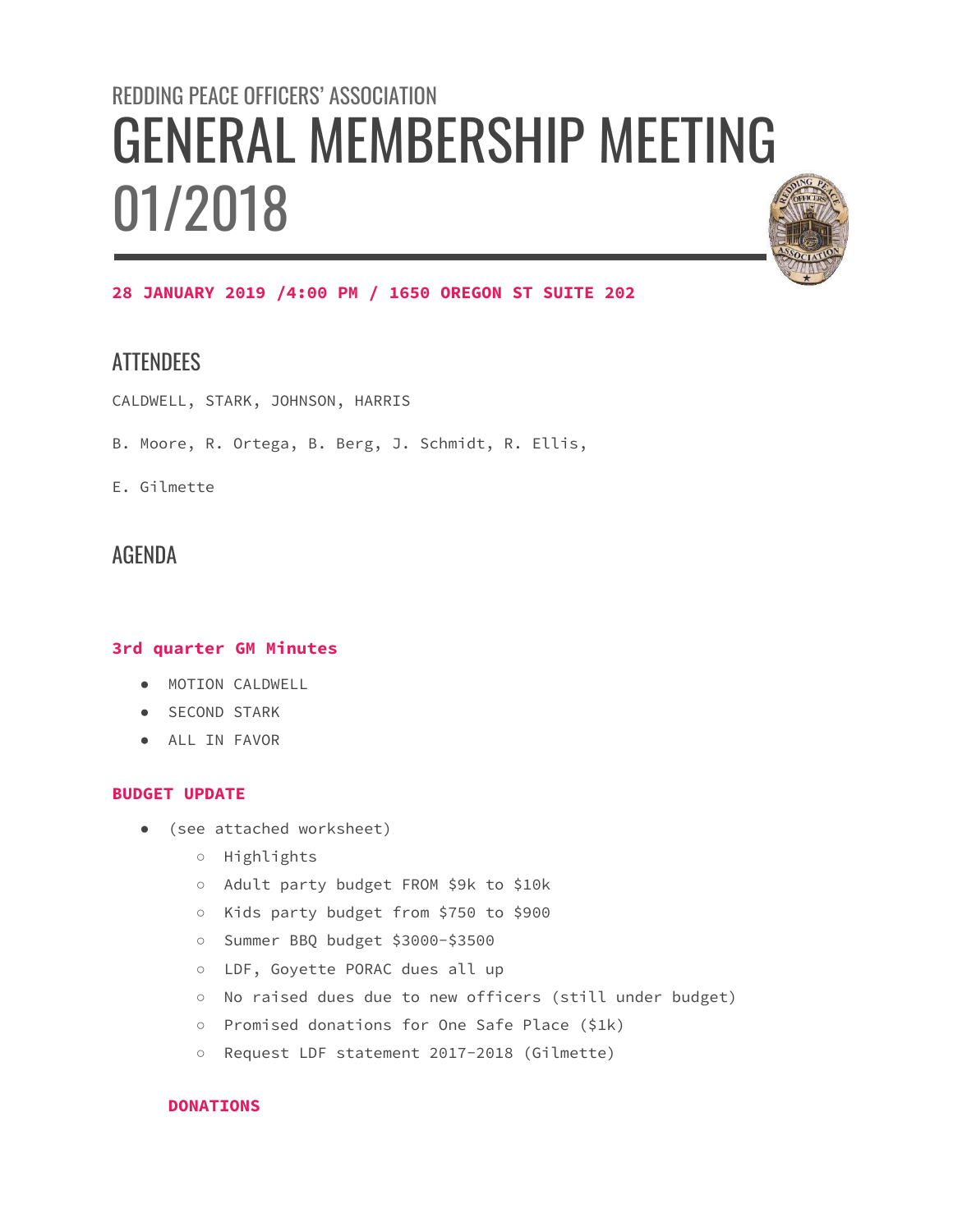- Donation account; \$2000
- 10-25 fund donation; \$2000

#### **LTD Funds**

- Updates (see attached budgets)
- If costs go up, dues may go up in 2020

#### **Budget Approval**

- Motion Caldwell
- Second Stark
- Ladies went weeeee

#### **PUBLIC RECORDS ACT**

- Discussion and interpretation of PRA
- RPOA has asked COR to delay release pending other agencies restraining orders
- Release back to 2014
	- Challenge is 2019
- Members will be notified when released

#### **OPEN DISCUSSION**

- JAIL ISSUES
	- Booking procedure complaints
	- Advised to alert Poletski
- Negotiations
	- June 2019

# **NOTES**

●

## ADJORNMENT

1745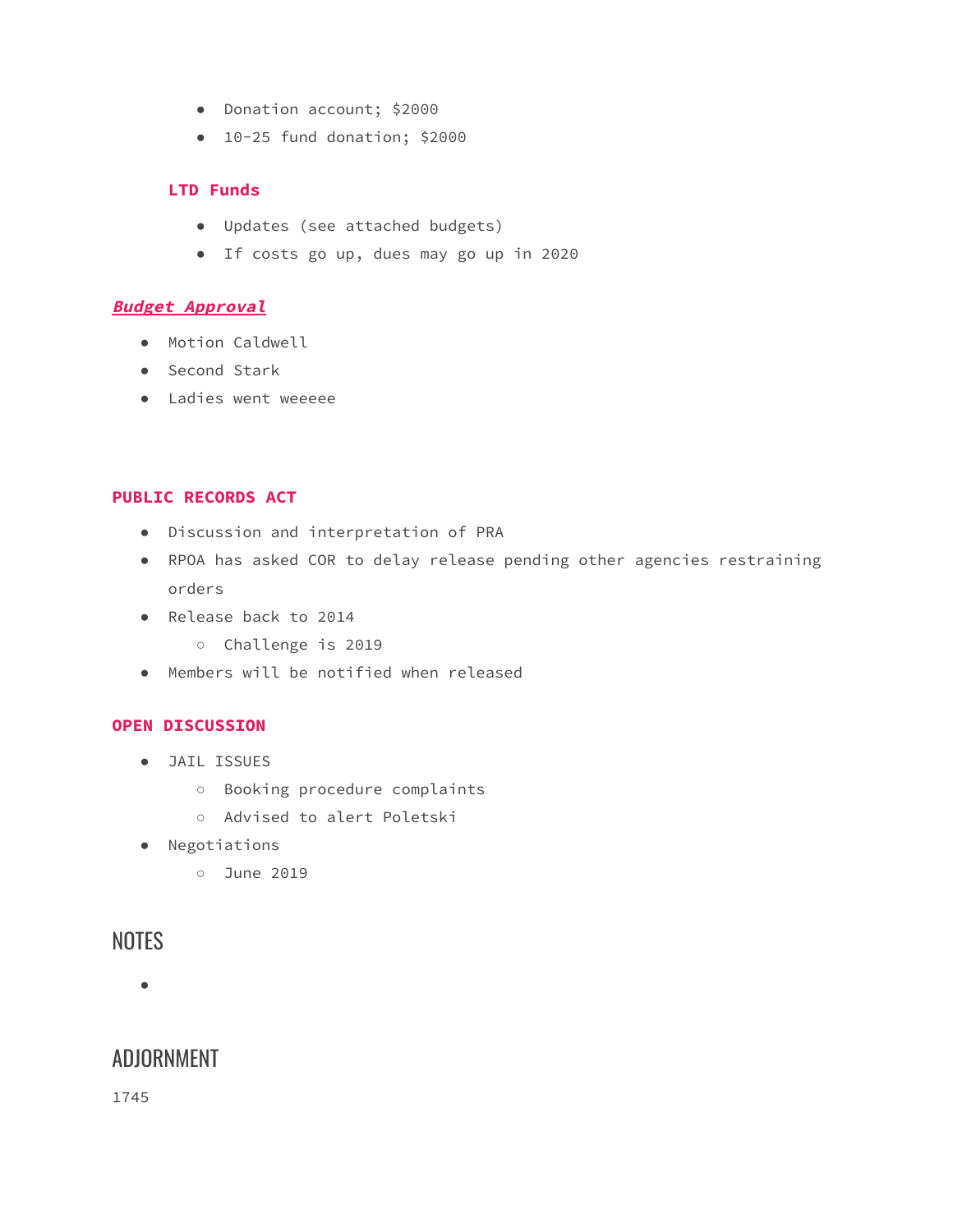| Deposit to Donation account          |                  |           |              |              |                  |           | $\mathsf{s}$  | 2,000.00     |                       |                     |                    |
|--------------------------------------|------------------|-----------|--------------|--------------|------------------|-----------|---------------|--------------|-----------------------|---------------------|--------------------|
|                                      |                  |           |              |              |                  |           |               |              |                       |                     |                    |
| <b>Membership Meetings</b>           |                  |           |              | \$2,000.00   |                  |           | $\mathsf{s}$  | 2,000.00     |                       |                     |                    |
| <b>Miscellaneous Expenses:</b>       |                  |           |              |              |                  |           |               |              |                       |                     |                    |
| 10-25 Foundation                     |                  |           |              |              |                  |           | $\mathsf{s}$  | 2,000.00     |                       |                     |                    |
|                                      |                  |           |              |              |                  |           |               |              |                       |                     |                    |
| <b>Negotiation Expenses</b>          |                  |           |              |              |                  |           |               |              |                       |                     |                    |
|                                      |                  |           |              |              |                  |           |               |              |                       |                     |                    |
| <b>Office Expenses</b>               |                  |           |              |              |                  |           |               |              |                       |                     |                    |
| Bookkeeping                          |                  |           |              |              |                  |           |               |              |                       |                     |                    |
| <b>Storage Unit Expenses</b>         | $$\mathsf{S}$$   | 600.00    |              |              | $\mathsf{s}$     | 600.00    |               |              |                       |                     |                    |
| <b>Website Maintainance</b>          | $\boldsymbol{s}$ | 500.00    |              |              | \$               | 500.00    |               |              |                       |                     |                    |
| Office Rent & Postage                | $\mathsf{s}$     | 7,300.00  |              |              | \$               | 7,300.00  |               |              |                       |                     |                    |
| Other                                | $\mathsf{s}$     | 900.00    |              |              | s                | 900.00    |               |              |                       |                     |                    |
| <b>Total Expenses</b>                |                  |           | $\mathsf{s}$ | 9,300.00     |                  |           | $\frac{1}{2}$ | 9,300.00     |                       |                     |                    |
|                                      |                  |           |              |              |                  |           |               |              |                       |                     |                    |
| <b>Political Action Expenses</b>     |                  |           |              |              |                  |           |               |              | <b>MONTHLY</b>        |                     |                    |
|                                      |                  |           |              |              |                  |           |               |              |                       | <b>MEMBER COUNT</b> |                    |
| Seminar/Training Expenses            |                  |           |              |              |                  |           | $\mathsf{s}$  | 750.00       | <b>RATES</b>          |                     |                    |
|                                      |                  |           |              |              |                  |           |               |              |                       | 82 Officers         |                    |
| <b>LTD Insurance</b>                 |                  |           |              | \$22,344.00  |                  |           | $\mathsf{s}$  | 23,275.00    | \$23.65               |                     |                    |
|                                      |                  |           |              |              |                  |           |               |              |                       |                     |                    |
| <b>Member Representation Expense</b> |                  |           |              |              |                  |           |               |              |                       |                     |                    |
| <b>PEDC Membership Dues</b>          | $\mathbf{s}$     | 250.00    |              |              | $\mathbf{s}$     | 250.00    |               |              | \$63.47               |                     | 90 Officers & CSOs |
| <b>Legal Defense Fund</b>            | $\boldsymbol{s}$ | 45,070.00 |              |              | $\mathfrak{s}$   | 68,550.00 |               |              | 1 time rate reduction |                     |                    |
| LDF One Time Rate Reduction          |                  |           |              |              | $\mathsf{s}$     | 18,400.00 |               |              | \$18.69               | 82 Officers         |                    |
| <b>Goyette &amp; Associates</b>      | \$               | 16,393.00 |              |              |                  | 936.00    |               |              | \$9.75                | 8 CSOs              |                    |
| Goyette & Associates                 | \$               | 702.00    |              |              | $\mathsf{s}$     |           |               |              | \$9.24                |                     | 90 Officers & CSOs |
| <b>PORAC Dues</b>                    | $\mathsf{s}$     | 7,930.00  |              |              | $\boldsymbol{s}$ | 9,981.00  |               |              | \$2.00                |                     | 90 Officers & CSOs |
| <b>PORAC Pension Reform Assmt</b>    | $\mathbf{s}$     | 2.232.00  |              |              | $\mathbf{s}$     | 2,280.00  |               | \$100,397.00 |                       |                     |                    |
| <b>Total Representation</b>          |                  |           |              | \$72,577.00  |                  |           |               |              |                       |                     |                    |
|                                      |                  |           |              |              |                  |           |               | \$168,022.00 |                       |                     |                    |
| <b>Total Expenses</b>                |                  |           |              | \$130,871.00 |                  |           |               |              |                       |                     |                    |
|                                      |                  |           |              |              |                  |           | $\mathbf{s}$  | 1.04         |                       |                     |                    |
| <b>Net Income</b>                    |                  |           | $\mathsf{s}$ | 265.96       |                  |           |               |              |                       |                     |                    |
|                                      |                  |           |              |              |                  |           |               |              |                       |                     |                    |
|                                      |                  |           |              |              |                  |           |               |              |                       |                     |                    |
|                                      |                  |           |              |              |                  |           |               |              |                       |                     |                    |
|                                      |                  |           |              |              |                  |           |               |              |                       |                     |                    |